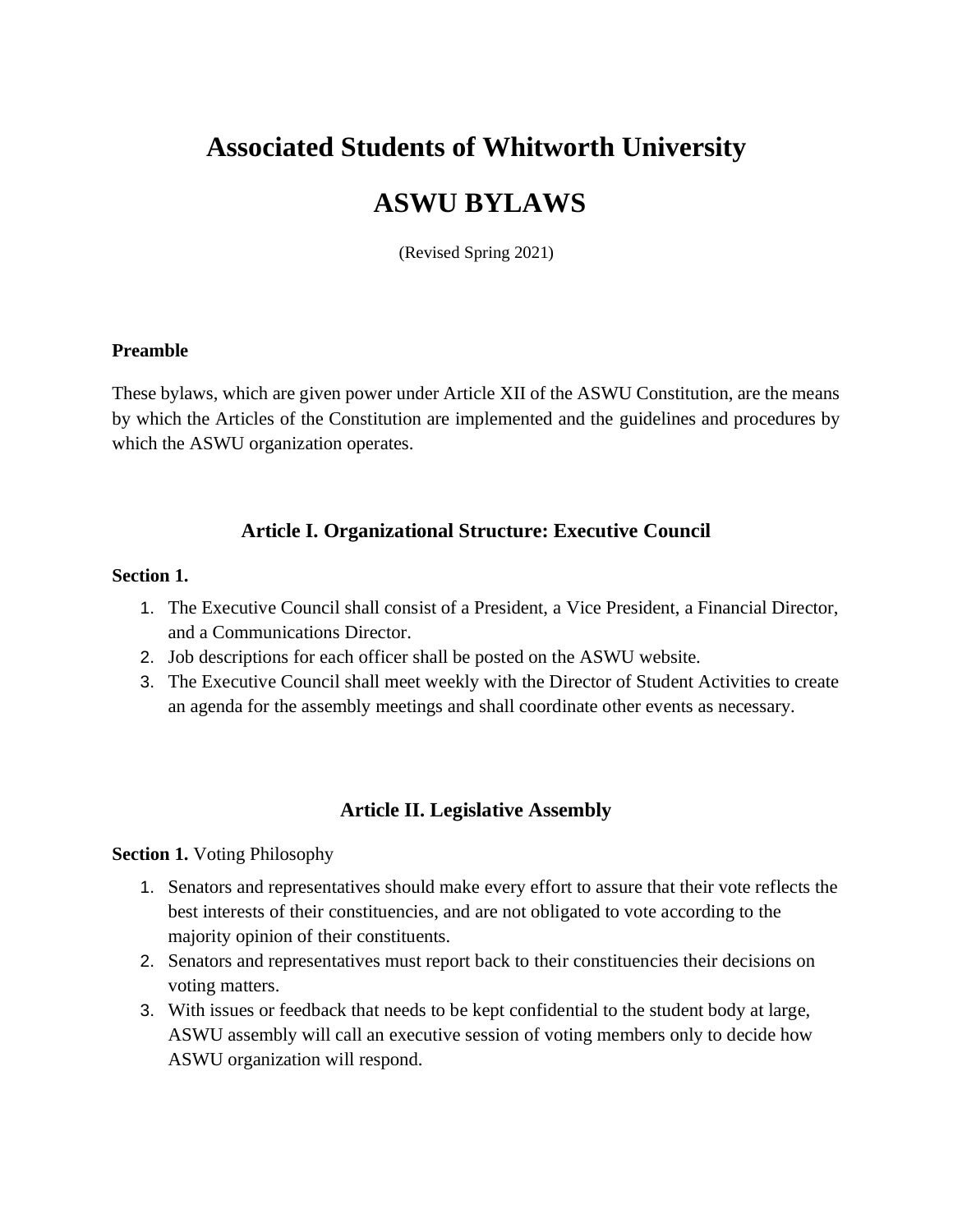#### **Section 2**. Assembly Meetings

- 1. All assembly agenda items must be set and approved by the President.
- 2. All paperwork must be completed and submitted to the appropriate executive officer at least 24 hours prior to the meeting.
- 3. If a presentation must be made to the assembly regarding resolutions or student concerns, the President must be contacted so that s/he may provide an explanation of procedure, make certain that all paperwork has been done correctly, and provide a date and time for the presentation.
- 4. All assembly meetings shall be run in accordance with standard parliamentary procedure.
- 5. At the beginning of each meeting, a roll call shall be taken. A member may be present, absent, excused, or late. An excused member is one who has informed the Vice President and has found a proxy to take his/her/their place.
- 6. An assembly member who must be absent is required to inform his/her/their proxy prior to the assembly meetings and must obtain the necessary information from that proxy after the assembly meeting.
- 7. Under normal circumstances, a proxy must be approved by the Vice President 24 hours prior to the assembly meeting.
- 8. A proxy cannot represent a living area or constituency of which he/she/they does not belong to/reside.
- 9. Special meetings may be called by the president or by a majority vote of the assembly and shall be called 24 hours in advance.
- 10. All executive officers and assembly members are required to attend all meetings. One unexcused absence shall result in a meeting between the officer or member and the Vice President. Two unexcused absences shall result in a meeting with the Executive Committee.

## **Section 3.** Job Descriptions

 All senators' and representatives' job descriptions shall be posted on the ASWU website. When a new position is created, the job description shall be approved by the ASWU assembly by a majority vote.

# **Article III. Staff and Employees**

**Section 1.** Coordinator Job Descriptions

All of the following coordinators' job descriptions shall be posted on the ASWU website.

- 1. Campus Activities Coordinator
- 2. Club Coordinator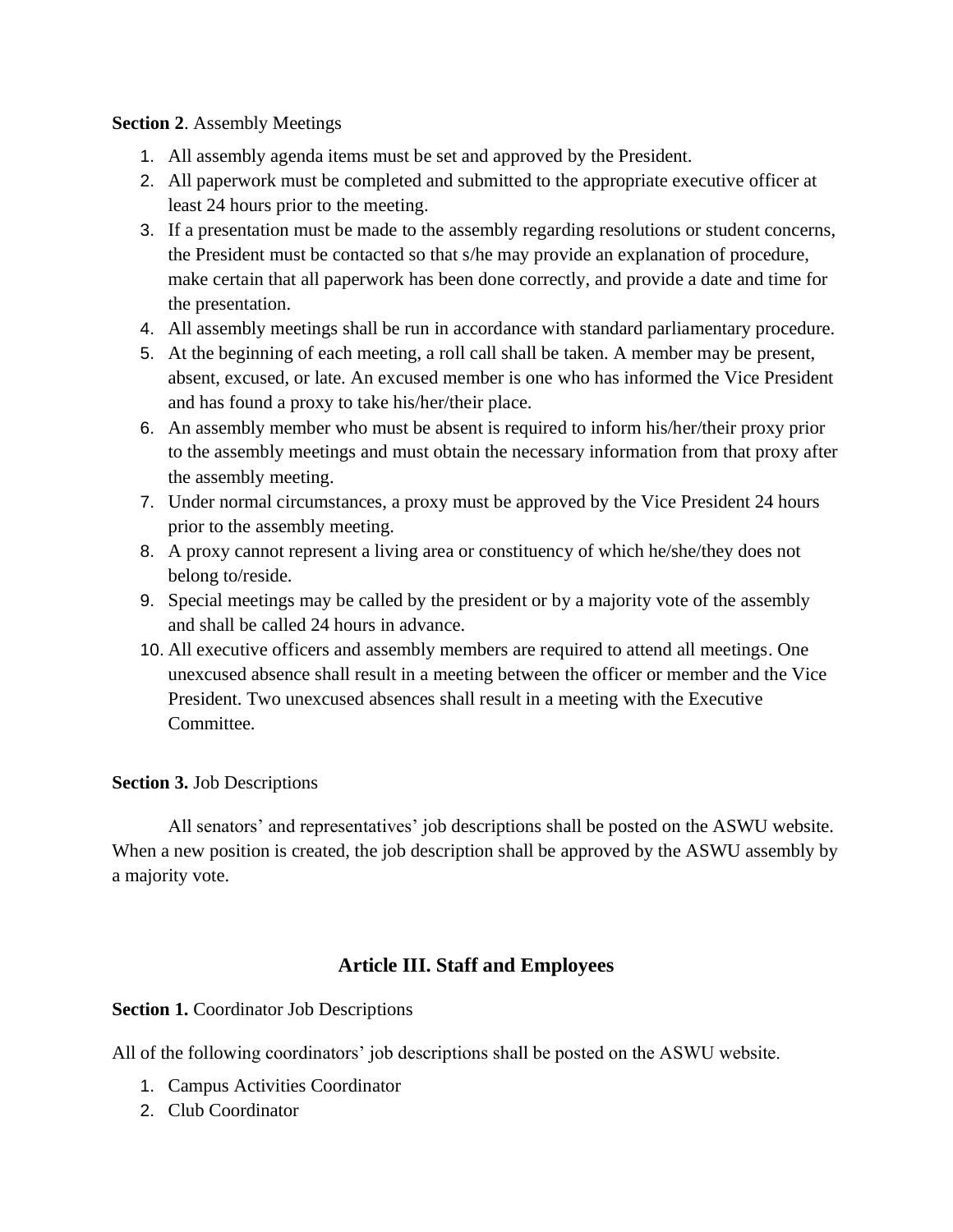- 3. Cultural Events Coordinator
- 4. PR/Marketing Coordinator
- 5. Senior Class Coordinator
- 6. Spiritual Life Coordinator
- 7. Traditional Events Coordinator
- 8. School Spirit Coordinator
- 9. Sustainability Coordinator

#### **Section 2.** Expectations

- 1. All coordinators are required to attend all meetings. Two unexcused absences shall result in a meeting with the Executive Committee.
- 2. A coordinator who must be absent shall notify the Communications Director 24 hours prior.

# **Article IV. Committees and Councils**

**Section 1. Committees** 

- 1. **Purpose**: The purpose of ASWU committees shall be to further the mission of the ASWU through direct participation of the students and leadership of Whitworth University. An official ASWU committee is defined as any committee approved by the President.
- 2. **Membership**: All committees shall be composed of at least two students at large and two ASWU employees or elected officials.

#### **Section 2.** Student Elections Committee

- 1. **Purpose**: The purpose of the Student Elections Committee (hereafter the SEC) is to conduct all elections. This includes establishing a timetable for all elections, due dates, hours, availability of petitions, providing ballots, conducting elections, counting votes, developing campaign guidelines, and posting the results of all elections. The SEC is also responsible for determining proper candidate conduct and consequences for violations of campaign conduct.
- 2. **Membership:** The SEC shall consist of at least four assembly members, four students at large, and the chair who will be the Vice President. No student who is seeking an executive or assembly office may serve on the committee. If the Vice President is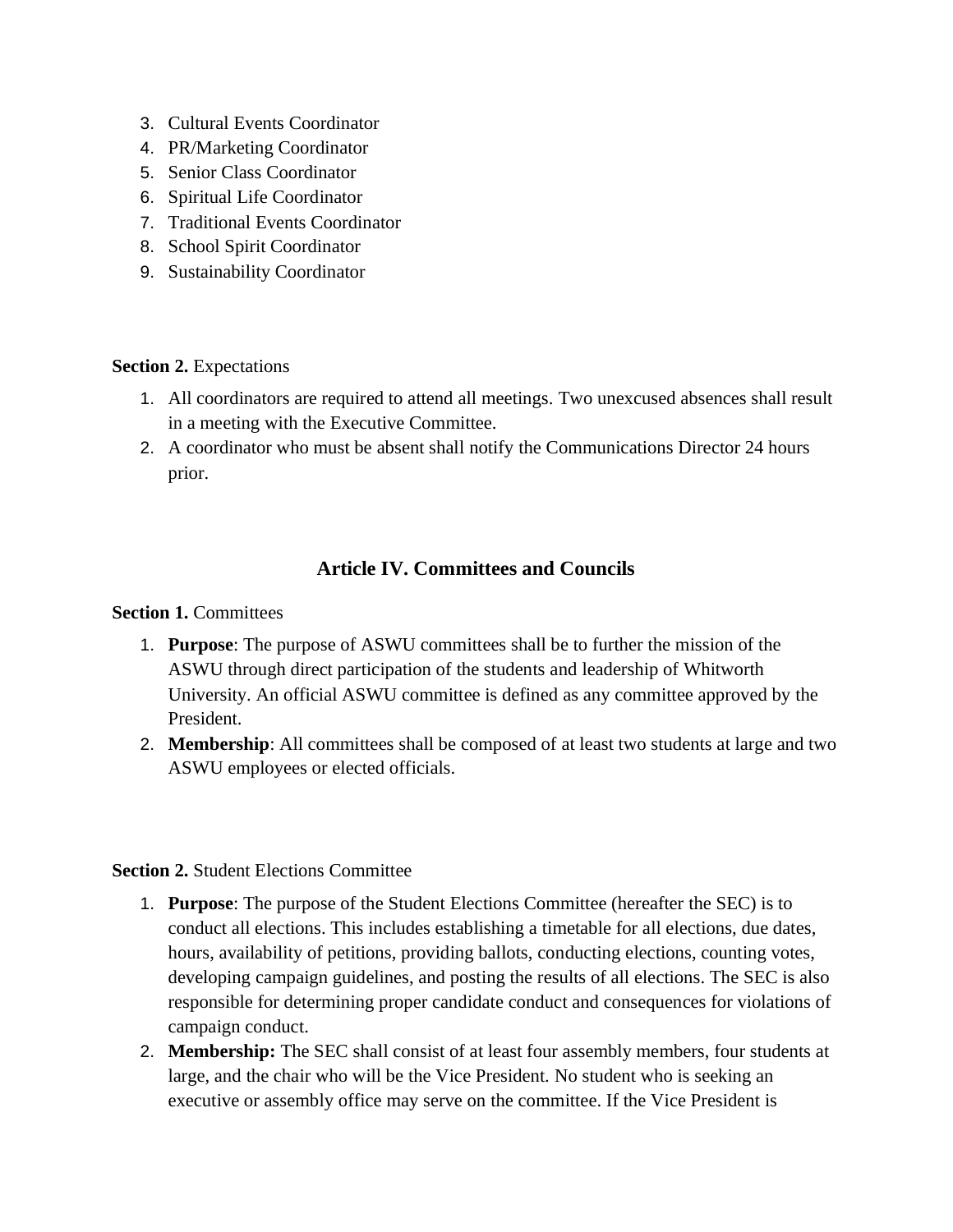ineligible to serve as the chair, they shall appoint an ASWU member to hold the position, as approved by the Executive Committee. A quorum shall consist of at least a majority of the SEC.

3. **Meetings**: Meetings of the SEC shall be held as deemed necessary by the SEC chair.

## **Section 3.** Budget Committee

- 1. **Purpose:** The purpose of the Budget Committee is to formulate and submit the ASWU budget for the following year to the assembly. The budget proposal must be approved by a two-thirds majority vote of the assembly. The budgeting process shall be conducted as outlined in the Financial Standard Operating Procedures.
- 2. **Membership:** Each spring the newly elected Financial Director shall form and chair the Budget Committee comprising the new and old executive officers, the Director of Student Activities, the Program Assistant, the Communications Director, four members of the assembly, and two non-voting members.
- 3. **Meetings**: The Budget Committee shall convene within two weeks of the election of the new Financial Director. All discussion regarding the budget shall remain confidential until the assembly has approved the budget.

## **Section 4.** Finance Committee

- 1. **Purpose**: The Finance Committee is responsible for making recommendations to the assembly on all financial expenditures of the ASWU. It shall follow the Financial Standard Operating Procedures and ensure that the ASWU is spending responsibly and following the proper procedures.
- 2. **Membership**: The Finance Committee shall consist of four assembly members and four members of the student body at large who are appointed by the Financial Director. The Financial Director shall chair the Finance Committee meetings.
- 3. **Meetings**: The Finance Committee shall meet whenever necessary to give recommendations to the assembly on financial expenditures, or whenever deemed necessary by the Financial Director.

**Section 5**. Club Council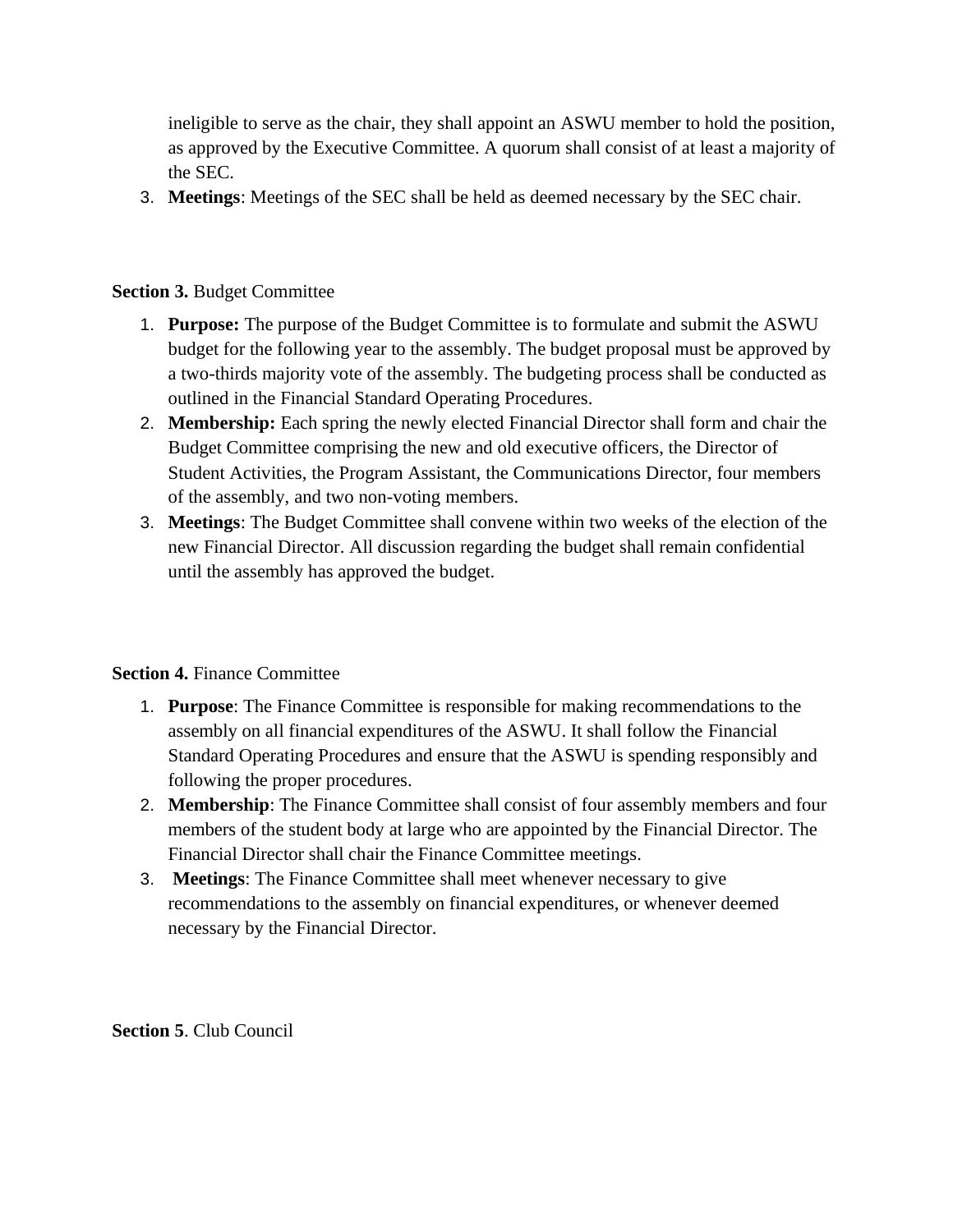- 1. **Purpose**: The purpose of the Club Council is to provide a forum where club presidents or their equals gather under the leadership of the Club Coordinator to resolve the issues and concerns that confront the ASWU chartered organizations.
- 2. **Representation:** Representation on the Club Council shall comprise the presidents of all officially recognized chartered organizations. Proxy representation is acceptable if the Club Coordinator is notified 24 hours before the meeting. The meetings shall be run in accordance with standard parliamentary procedures.
- 3. **Meetings**: The Club Council shall meet at least once a month, and preferably once during Jan Term. The meeting times shall be established at the beginning of each semester by a simple majority vote of the Club Council. A roll call of the Club Council shall establish whether a club president is present, excused, absent, or late.

#### **Section 6.** Club Chartering Committee

- 1. **Purpose:** The Club Chartering Committee is responsible for making recommendations to the assembly on the chartering of ASWU clubs. It shall ensure that each club has a clear purpose, an advisor, and has considered membership, organizational structure, liability, duties, and potential activities before passing a recommendation to the assembly. The Vice President for Student Life must also agree with the proposed charter before moving on to the assembly for a vote.
- 2. **Representation**: The Club Chartering Committee shall consist of two assembly members and two members of the student body at large who are appointed by the Club Coordinator. The Club Coordinator shall chair the Club Chartering Committee meetings.
- 3. **Meetings:** The Club Chartering Committee shall meet whenever necessary to give recommendations to the assembly on the chartering of ASWU clubs, or whenever deemed necessary by the Club Coordinator.

# **Article V. Record-Keeping**

## **Section 1.** Record-Keeping

The executive officers, assembly members, and all ASWU committees must keep records of all their proceedings.

#### **Section 2.** Process

All archives must be compiled each year in an official document that shall be passed down to the next year's ASWU elected and hired officials.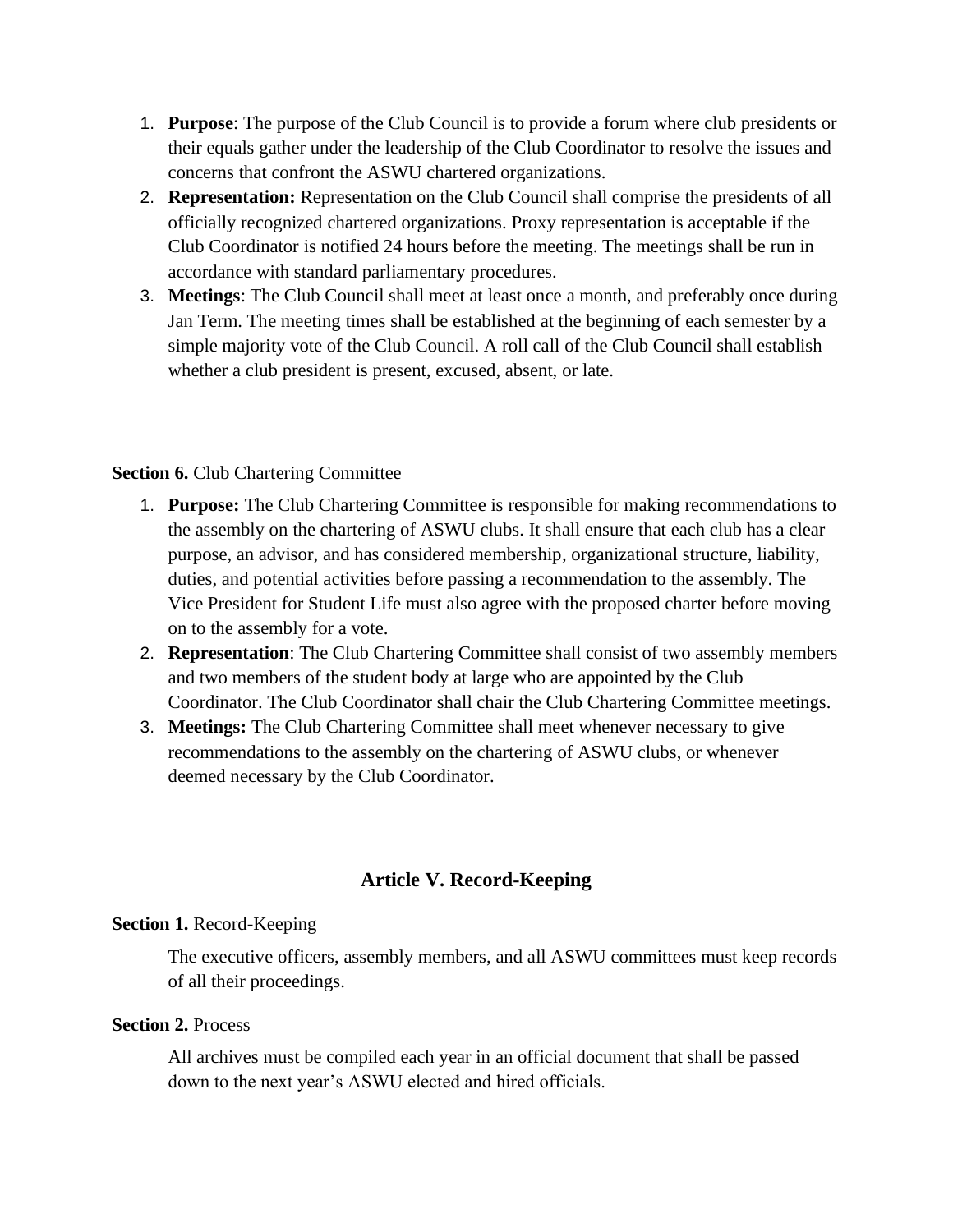#### **Section 3.** Accessibility

All archives shall be easily accessible to any member of the ASWU and must be filed in an organized and appropriate manner.

#### **Section 4.** Elections

All election timetables, election results, candidates, and any other pertinent election materials shall be archived by the SEC.

## **Article VI. Elections**

#### **Section 1.** Nomination of Officers

- 1. **Applications**: In order to become an official candidate and appear on the ballot, an applicant must turn in a completed application by the due date set by the Vice President.
	- 1. Candidates may not apply and campaign for more than one elected position.
	- 2. Candidates may accept any write-in nominations from the General Elections, if they are within the top three candidates after polls close.
		- 1. Should the write-in candidate(s) from General Elections lead to an incomplete result after the closing of the polls, the chair of the SEC must hold a run-off election for the position.
- 2. **Eligibility**: All prospective candidates, including write-in candidates, must be in good academic and disciplinary standing with the university; including having a cumulative grade point average of 2.5 or better to be eligible for election. The SEC chair must validate each candidate's grade point average before placing the candidate's name on the ballot.

**Section 2**. Elections Timetable and Campaign Guidelines

- 1. The Vice President shall propose an elections timetable and the campaign guidelines for the coming student elections that must be approved by a majority vote of the assembly.
- 2. The timetable shall include:
	- a. The availability of applications
	- b. Due dates of applications
	- c. Time and date of the opening and closing of active campaigning
	- d. Time and date(s) that the polls will be open
	- e. Proposed time and date of run-off elections should they be needed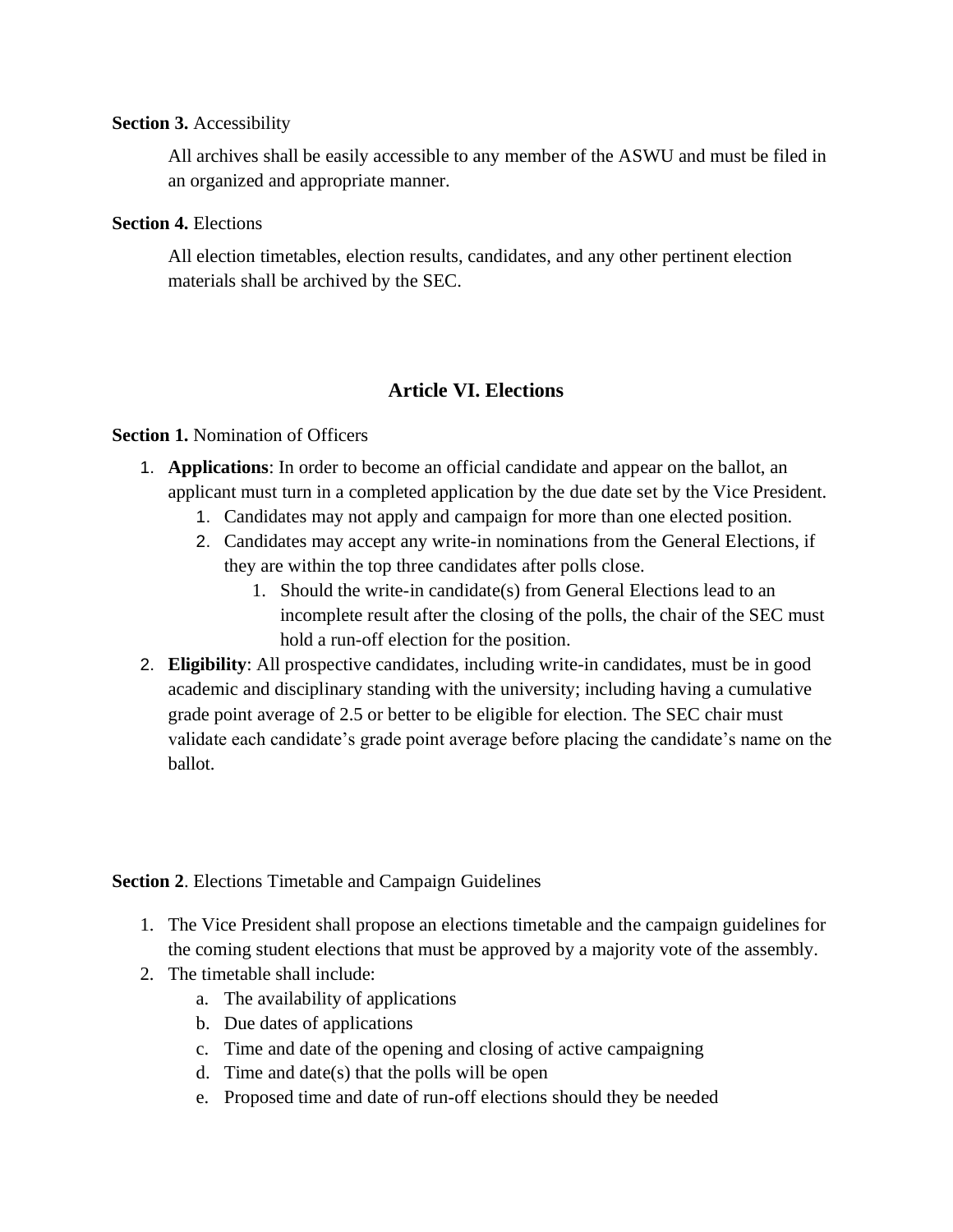- 3. The campaign guidelines shall include:
	- a. Money limitations and guidelines
	- b. Donations guidelines
	- c. Reimbursement processes and guidance
	- d. Approval process for campaign materials
	- e. Poster/social media restrictions
	- f. Removal of campaign materials
	- g. Debate guidelines and norms
	- h. Run-off guidelines for specific positions and circumstances
	- i. Other relevant guidelines or rules to be implemented by the SEC during the upcoming student elections

**Section 3**. Violations of Campaign Guidelines

- 1. **Enforcement**: All policies established in these bylaws shall be enforced by the SEC, which shall act as the primary authority for all elections.
- 2. **Violations**: Any campaigning by candidates which violates the campaigning procedures set forth in these bylaws shall be subject to action by the SEC.
- 3. **Grievances**: Any grievance shall be directed to the chairperson of the SEC, who shall then present it immediately to the SEC.
- 4. **Misconduct**: Any candidate in question for campaign misconduct shall be notified privately of the grievance by the chairperson of the SEC and given a chance to retract the questionable statement or correct the error. However, if the violation continues or is flagrant, the issue shall be taken to a special meeting of the SEC.
- 5. **Courses of Action**: The SEC may respond to misconduct by withholding material or public announcements, withholding reimbursement, making a public statement of the violation, removing the candidate's name from the ballot, or, in extreme circumstances, referring the candidate in violation of the campaign guidelines to the Review Board.

# **Section 4**. General Elections

- 1. **Executive Elections**: Voters are only allowed to vote for one candidate in each position.
- 2. **Senatorial Elections**: Voters are only allowed to vote for candidates who would represent the constituency in which voters currently live. Voters are allowed to vote for one senator.
- 3. **Representative Elections**: Voters are only allowed to vote for candidates who would represent the constituency in which voters currently live. A voter may vote as many times as there are positions available.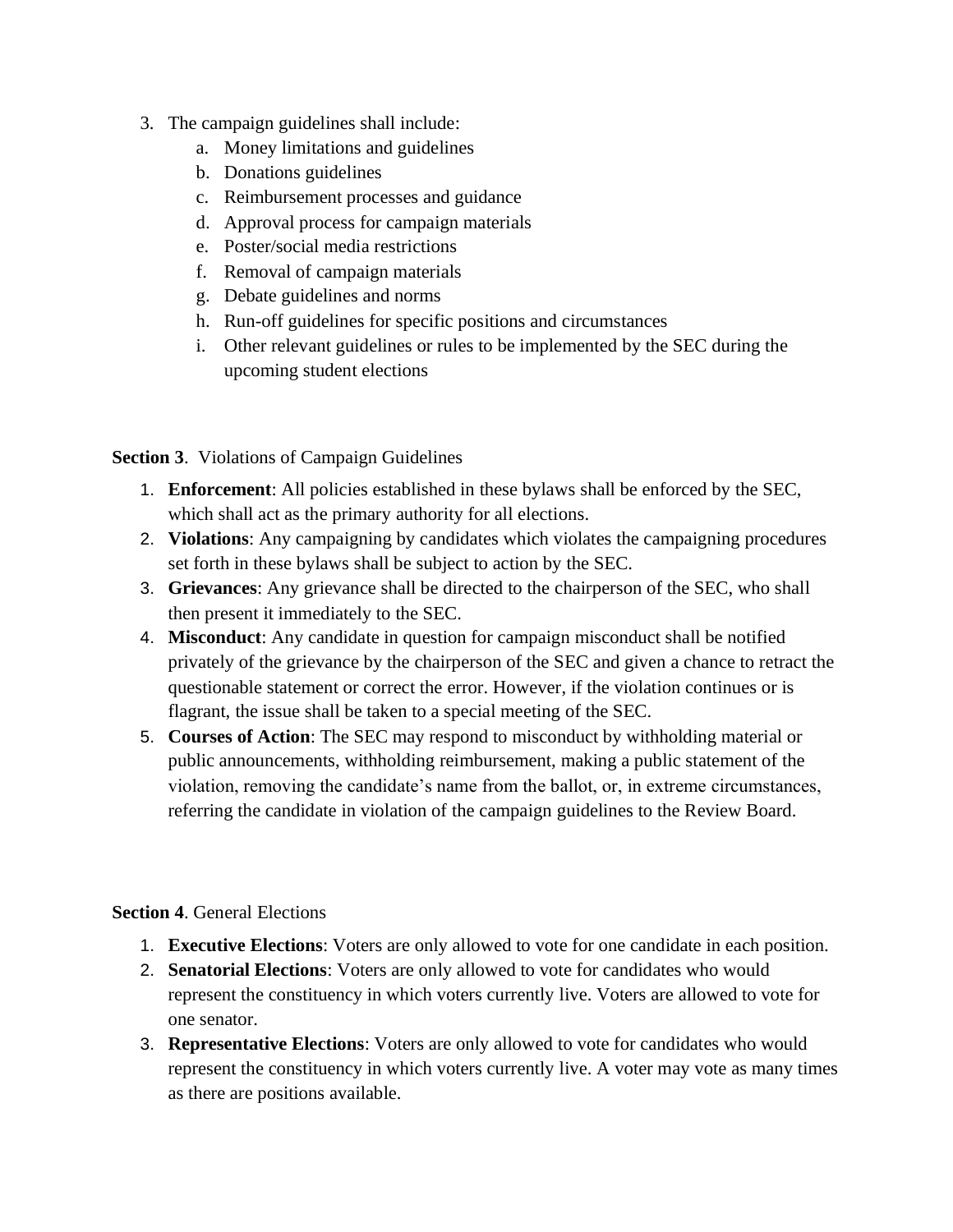- 4. **Other Elections:** The full campus is allowed to vote for any positions which are not tethered to a living location.
- 5. **Run-off Elections:** If a run-off election is necessary after General Elections, the polls should take place within 4 days at the most. Active campaigning may be allowed, and a time table for this special circumstance must be set by the SEC; approval from the Assembly is not necessary.

## **Section 5**. Write-in Candidates

- 1. **Jurisdiction**: Write-in candidates must meet all of the same application requirements and campaign guidelines as candidates who appeared on the primary ballot.
- 2. **Reimbursement**: Write-in candidates shall receive no matching funds during General Elections week.
- 3. **Debates**: Write-in candidates will not be allowed to participate in formal debates or forum speeches until they advance to a special run-off election, and become official candidates.
- 4. **Privileges**: Write-in candidates who receive enough of the votes to proceed to the then necessary run-off elections will be allowed to become an official candidate if they meet the qualifications to do so and submit a completed application. They can be treated as an official candidate during the period that the SEC sets for the run-off election.

# **Section 6.** Voting

- 1. **Booth Operators**: Only members of the SEC and ASWU employees shall be allowed to operate the polls.
- 2. **Code of Conduct**: All persons working the polls shall sign this code of conduct: "While serving in the ballot booth, I agree not to share my bias as to candidate preference and to refrain from any action that might affect a voter's selection."
- 3. **Equipment:** ASWU will provide necessary equipment at a voting table for students to use.
- 4. **Campus-wide email**:
	- 1. The SEC chair shall send out a campus-wide email at the time the polls will open with a link to the website for voting.
	- 2. The SEC chair shall send out an email prior to general elections voting explaining to voters the option of voting "None of the above." The "None of the above" option shall be explained briefly on the ballot.
- 5. **Conflict of Interest**: Official candidates shall not operate the election booth.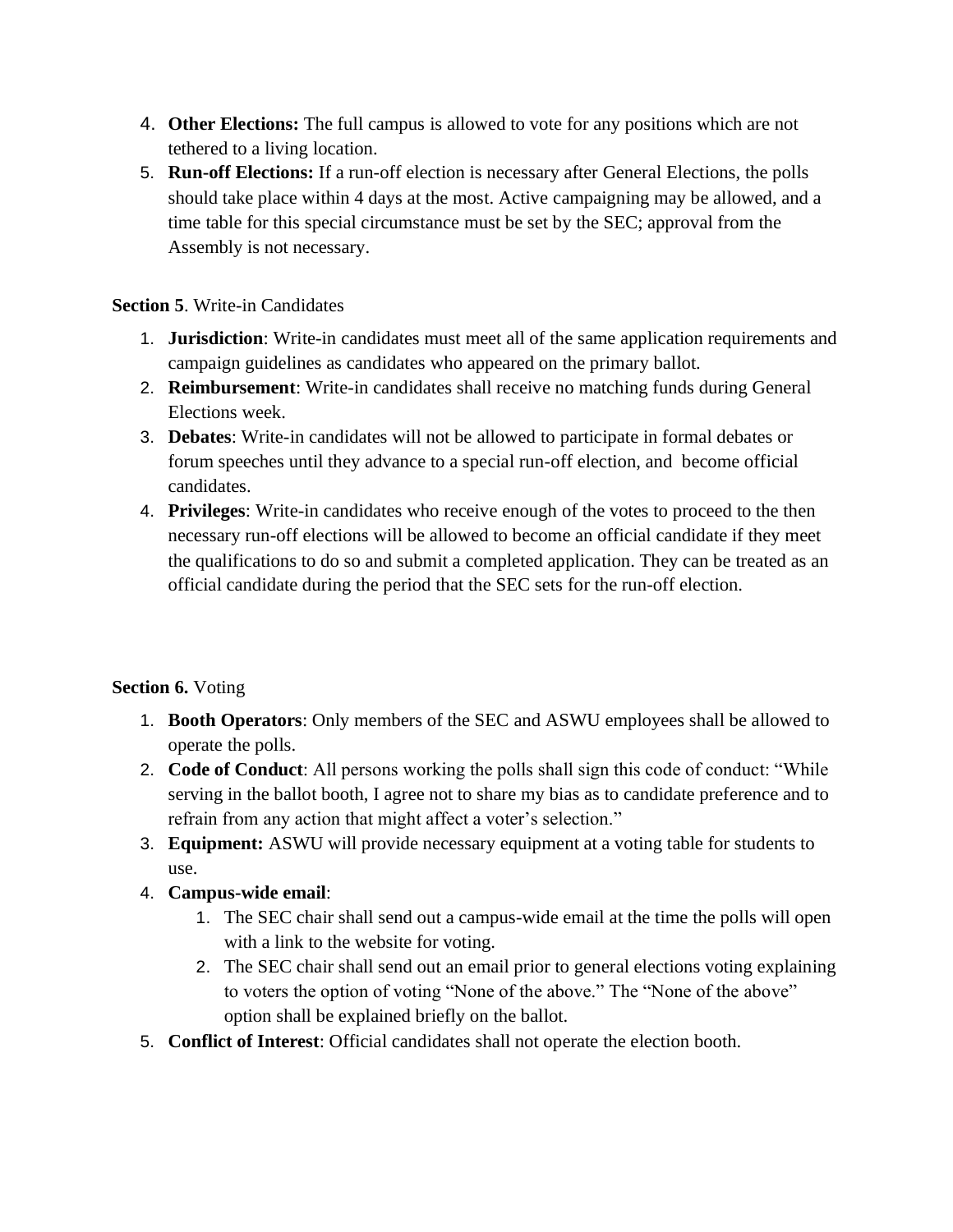#### **Section 7**. Election Results

- 1. **Notification of Candidates**: It is the duty of the SEC chairperson to inform candidates of the election results as soon as possible after the polls close.
- 2. **Winning:** The winner of any general election is the one who receives the most votes.
- 3. **Notification of Student Body**: Election results must be made available to the student body within 24 hours of the closing of the polls.

## **Section 8**. Special Circumstances

- 1. **General Election Ties**:
	- 1. If there is a tie in the general elections, candidates will be reimbursed for up to \$15. If the tie includes an incumbent, then the incumbent may be reimbursed for up to \$7.50.
	- 2. If there is a tie in the general elections, a runoff shall be held within four days of the last general election. The SEC must immediately meet to decide the conditions and timetable for the runoff elections. These need not be approved by the assembly.
	- 3. These same guidelines would apply to write-in candidates that are eligible and in need of a run-off election.
- 2. **Appeals**: A candidate may appeal a decision of the SEC to the assembly. The appeal must be decided by a two-thirds majority vote of the Assembly.
- 3. **Disqualifications During General Elections**: If a candidate is disqualified for any reason during election week, a re-election is not mandatory. In this circumstance, however, a petition demanding a re-vote can be presented to the assembly within one week of the closing of the general polls along with a petition that includes the signatures of 10 percent of the voting constituency. The Assembly must approve the re-vote with a two-thirds majority.
- 4. **Grievances**: If a grievance—a perceived violation of the by-laws that validates a call for re-election—is filed, a re-election shall be called for by a two-thirds vote of the assembly. The grievance must be submitted to the president within 24 hours of the closing of the polls. The re-election shall take place within 10 days of the invalidated election.

## **Section 9**. Non-Election Votes

1. **Non-Election Votes**: Non-election votes include constitutional revisions or amendments, the removal of executive officers, and any issue the Assembly desires to present to the student body.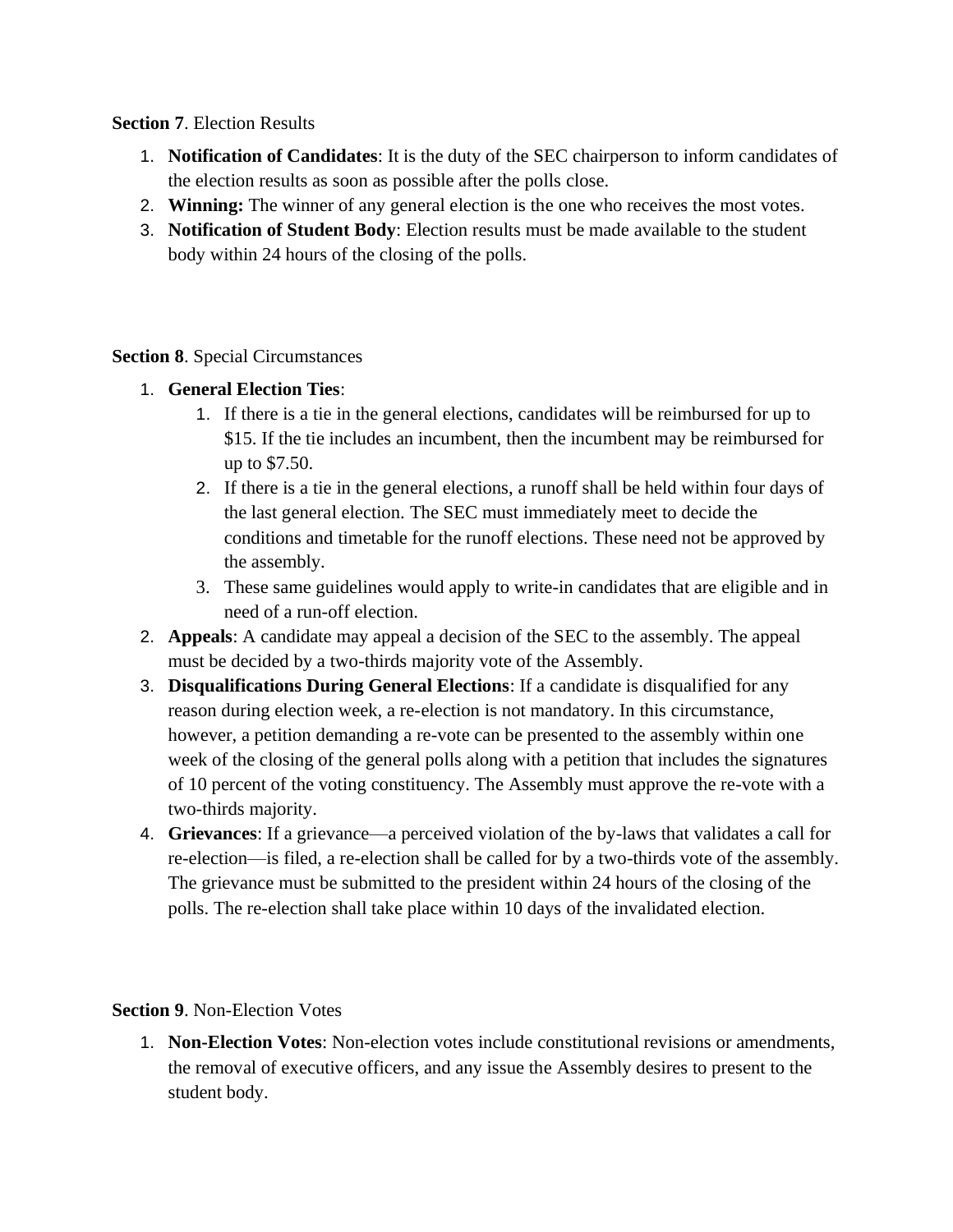- 2. **Timetable:** Once an issue is presented to the student body, at least one week prior to the vote will be set aside for advertisements and information will be presented to students.
- 3. **Majority Vote:** ASWU elections shall be decided by a majority vote of the student body, except for constitutional revisions or amendments, which require a ratification by twothirds vote of the student body.
- 4. **Re-Vote**: A petition contesting the voting process and including signatures from 10 percent of the student body may be submitted to the Assembly. Once the signed petition has been submitted, a re-vote shall be called for by a two-thirds vote of the Assembly.

## **Article VII. Sustainability Regulations**

#### **Section 1.**

- 1. Any ASWU transaction that requires the transportation of people by fossil fuel sources will require an appropriate offset for carbon emissions. This includes air travel for performers, car trips to conferences, car trips for event items at the grocery store, etc.
- 2. All accounts overseen by the Financial Director including coordinators and clubs are to use the rules detailed in the following subsections. All accounts that use ASWU money that are not overseen by the Financial Director (Chapel, URec, etc.) are to work out an acceptable individual solution with the ASWU Sustainability Coordinator.
- 3. Offset costs will be placed in the Carbon Offset line item under the Sustainability Coordinator.
- 4. Near the end of the school year, the Carbon Offset line item will be used to buy offsets through a determined offset company with the option of using some the money to buy and plant trees together as a body.
- 5. When fully operational the local Spokane carbon market will be used, but until that time the Financial Director and Sustainability Coordinator with the input of the ASWU Assembly will every year determine the appropriate offset company.
- 6. When a transaction takes place, a carbon offset of a one dollar minimum will be transferred from the account that the individual used to perform the transaction.
- 7. For transportation by land, an additional dollar shall be transferred for every one hundred miles.
- 8. For transportation by air, the previously determined offset company will determine the appropriate amount due for each flight.
- 9. Exceptions to be determined at the discretion of the Sustainability Coordinator and FVP (e.g. four Senators carpool and perform four transactions from four different accounts. The Financial Director and the Sustainability Coordinator can decide to split one dollar amongst the four accounts to honor the fact that they carpooled).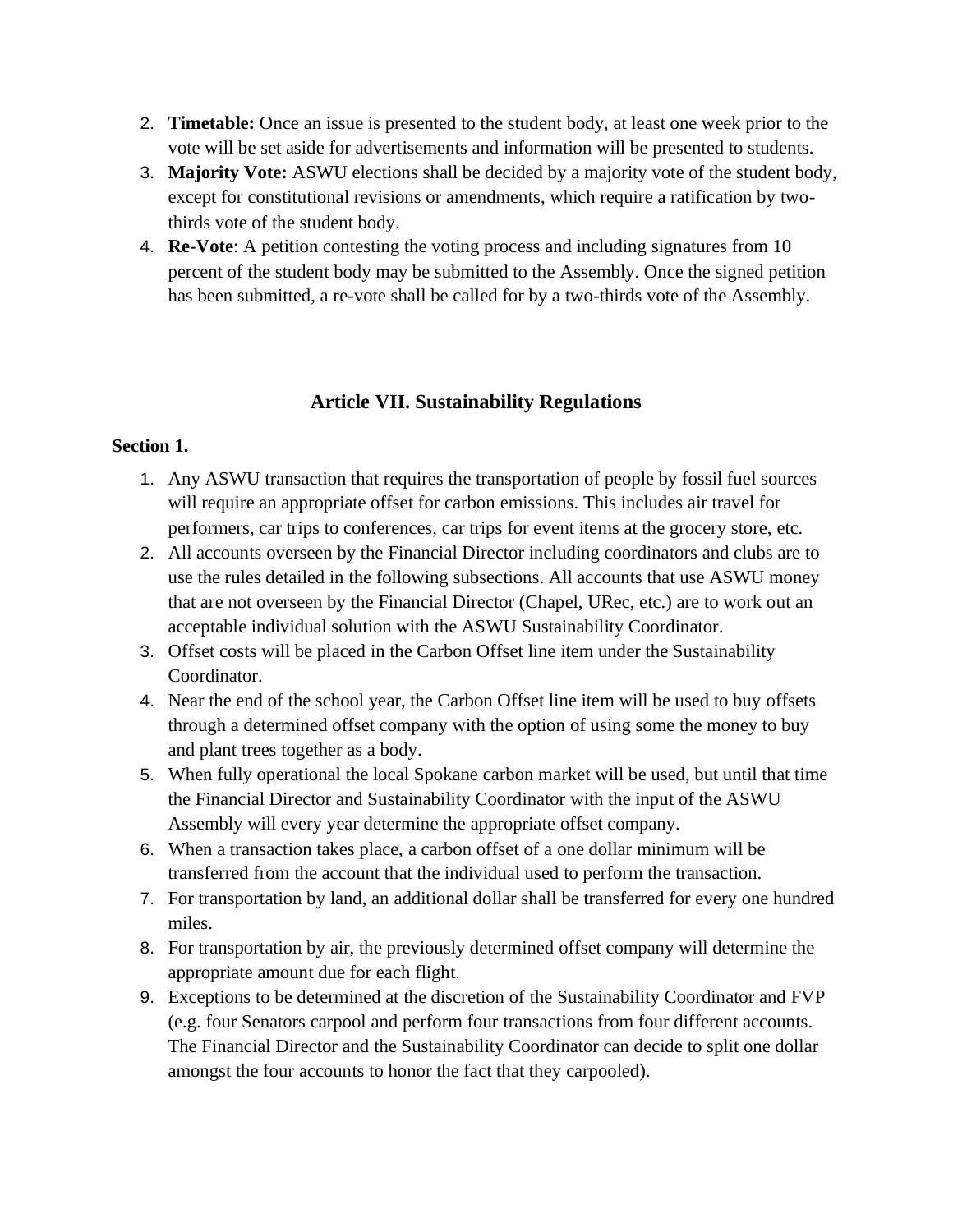# **Article VIII. Legislation**

**Section 1.** Initiative, Referendum, and Recall

- 1. **Initiative:** Any ASWU member may present an initiative including the signatures of 10 percent of the student body to the President, whereupon it shall be taken directly to a vote by the student body. The initiative must be approved by a majority of the students in order to pass.
- 2. **Referendum:** Any ASWU member may present a referendum including the signatures of 10 percent of the student body to the President, whereupon the referendum shall be taken directly to a vote by the Assembly.
- 3. **Recall:** Any legislation that has been passed, failed, amended, or rescinded by the Assembly may be sent to a vote of the entire ASWU if a petition including the signatures of 10 percent of the student body is given to the President. The petition must be approved by a majority of the students in order to pass.

# **Article IX. Interpretation of this Constitution and its Bylaws**

#### **Section 1**.

Any ASWU member or group may request the President to provide an interpretation of this Constitution and its Bylaws.

#### **Section 2.** Appellate Process

If the interpretation given by the president is unsatisfactory, the individual or group asking for the interpretation may appeal to the assembly for the correct interpretation. The assembly must approve a correct interpretation by a vote of two thirds of the assembly for constitutional interpretations, and a majority for Bylaw interpretations.

## **Article X. Dissolution of the ASWU**

#### **Section 1. Dissolution**

If the ASWU organization should dissolve; all remaining funds would go to a like organization with the same 501 (c) rating, in this case, Whitworth University.